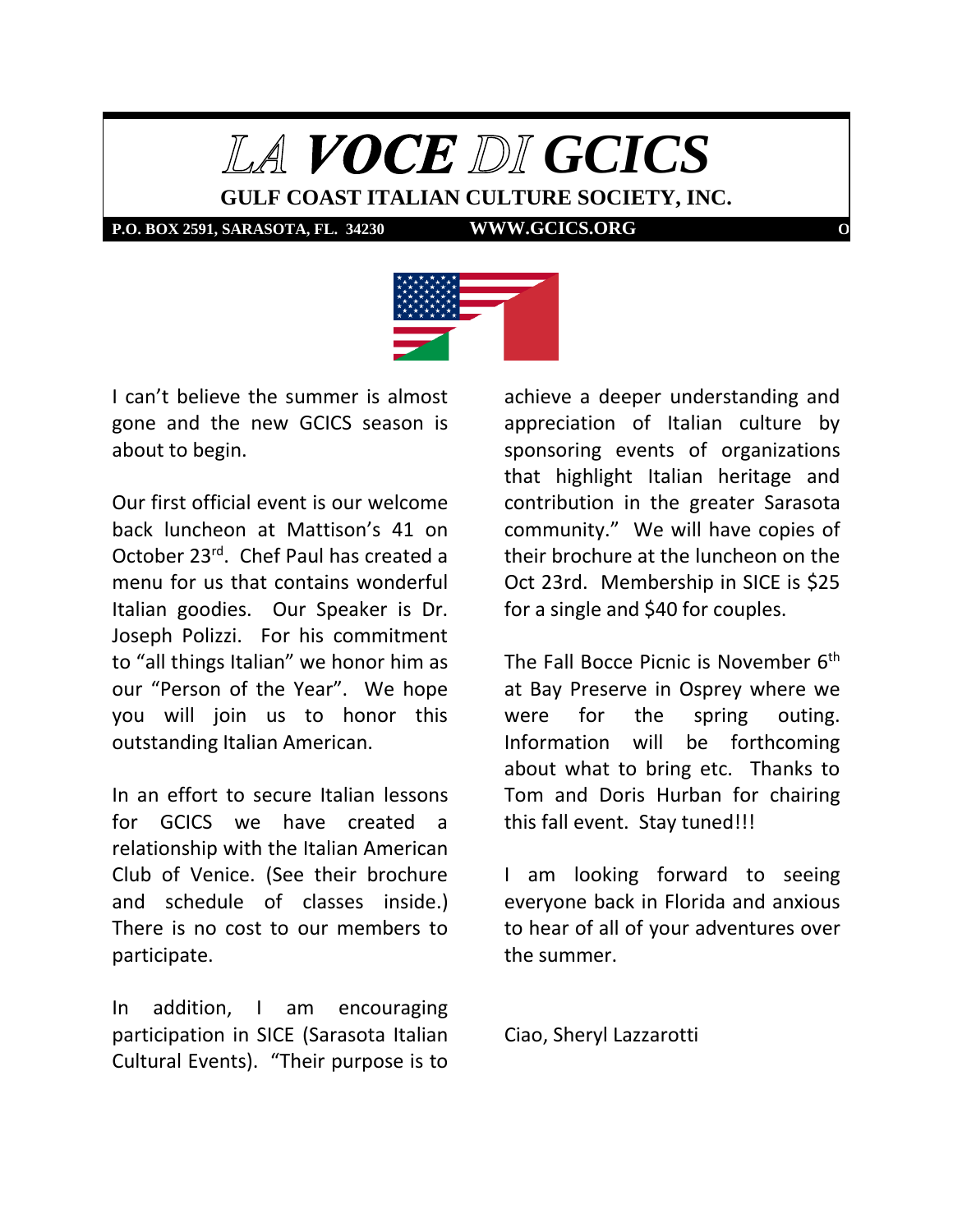## **ITALIAN CULTURAL HERITAGE MONTH MESSA DELLA CULTURA ITALIANO**

This year, the Gulf Coast Italian Culture Society has the honor and pleasure to fete Dr. Joseph Antinoro-Polizzi as Person of the Year.



Dr. Joseph Antinoro-Polizzi was a Fulbright Scholar to Italy in 1963-1964 where he studied at the University of Perugia and the University of Naples. He received his Master's Degree from Fordham University in 1962 and his Doctorate from Cornell University in 1967. Retired Professor Emeritus and Former Chairman, Department of Sociology, St. John Fisher College, Rochester, New York, he has, for the past 25 years, resided in Sarasota, Florida where, for more than a decade, he has served as Cultural Director and President of the Ausonian Society.

Dr. Antinoro-Polizzi is a member of the National Trust for Historic Preservation, The Ringling Museum of Art Foundation, Sarasota Sister Cities Association and The Order of the Sons of Italy. He has authored articles and books and mounted several exhibits on Italian subjects and themes, including the engravings of Piranesi, the works of the Tuscan "Macchiaioli" painters, and the architecture of Andrea Palladio. He is best known in Sarasota for his 1985 work Lady of Asolo, A Pictorial History of the Life and Times of Caterina Cornaro, which for years was a favorite publication offered at the gallery shops of The John and Mable Ringling Museum of Art.

| Event:                   | "GCICS Italian Cultural Heritage Month Welcome Back Luncheon"        |
|--------------------------|----------------------------------------------------------------------|
| Date/Time:               | Sunday, Oct 23, 2016, 11:30 - 2:00 pm                                |
| Location:                | Mattison's 41 Restaurant: 7275 So. Tamiami Trail, Sarasota, FL 34231 |
| Cost:                    | \$33.00 all inclusive; make check payable to GCICS; and write you're |
|                          | Entrée selection(s) on your check                                    |
| <b>Mail Check to:</b>    | Sheryl Lazzarotti, 7486 Edenmore Street, Lakewood Ranch, FL 34202    |
| <b>Reserve By:</b>       | Oct 19, 2016                                                         |
| <b>Point of Contact:</b> | Sheryl Lazzarotti, (908) 803-4400 slazzarotti@gmail.com              |
| Speaker:                 | GCICS member and Person of the Year Honoree, Dr. Joseph Polizzi      |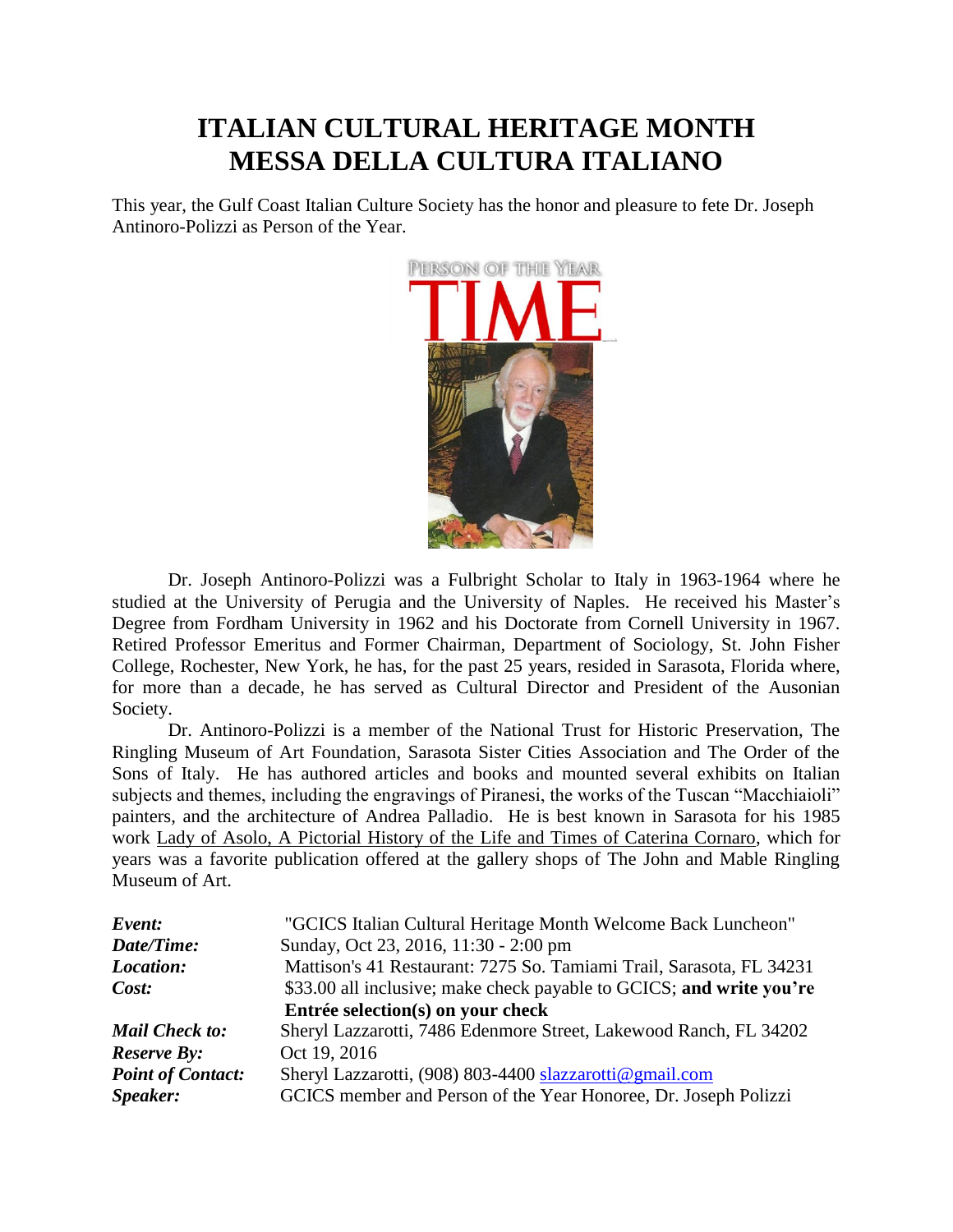## Program

Sheryl Lazzarotti, President - Presiding Mary Amabile Palmer - Introductions Paula Holleran - The Ausonian Society Dr. Joseph Antinoro-Polizzi - "Lemon Ice: Growing Up and Growing Old in Italian American Culture"

*Menu*



\*Hors d'Oeuvres:

(Sharing platters on tables) Goat Cheese Bruschetta: marinated tomatoes and pesto goat cheese on crostini with basil olive oil and balsamic drizzle.

\*Rosemary Focaccia, Flatbreads & Breadsticks: with olive oil, vinagre and spice dipping sauce

\*Soup Charred Tomato Bisque with grilled ciabatta and warm herbed goat cheese

\*Entrée (Choose one of three): *Sachetti Pasta (Vegetarian):* Ricotta & truffle stuffed purse, golden tomato marinara, arugula, shaved parmesan. *Chicken in Chianti:* Roasted with onions, tomatoes, celery, carrots, pine nuts, sultanas, and sage; Starch and Vegetable

*Lasagna:* House made lasagna with meat and red sauce; Chef's choice vegetable.

\*Dessert Cannoli, Biscotti, Tiramisu Shooters

\*Beverages & Coffee included

### CASH BAR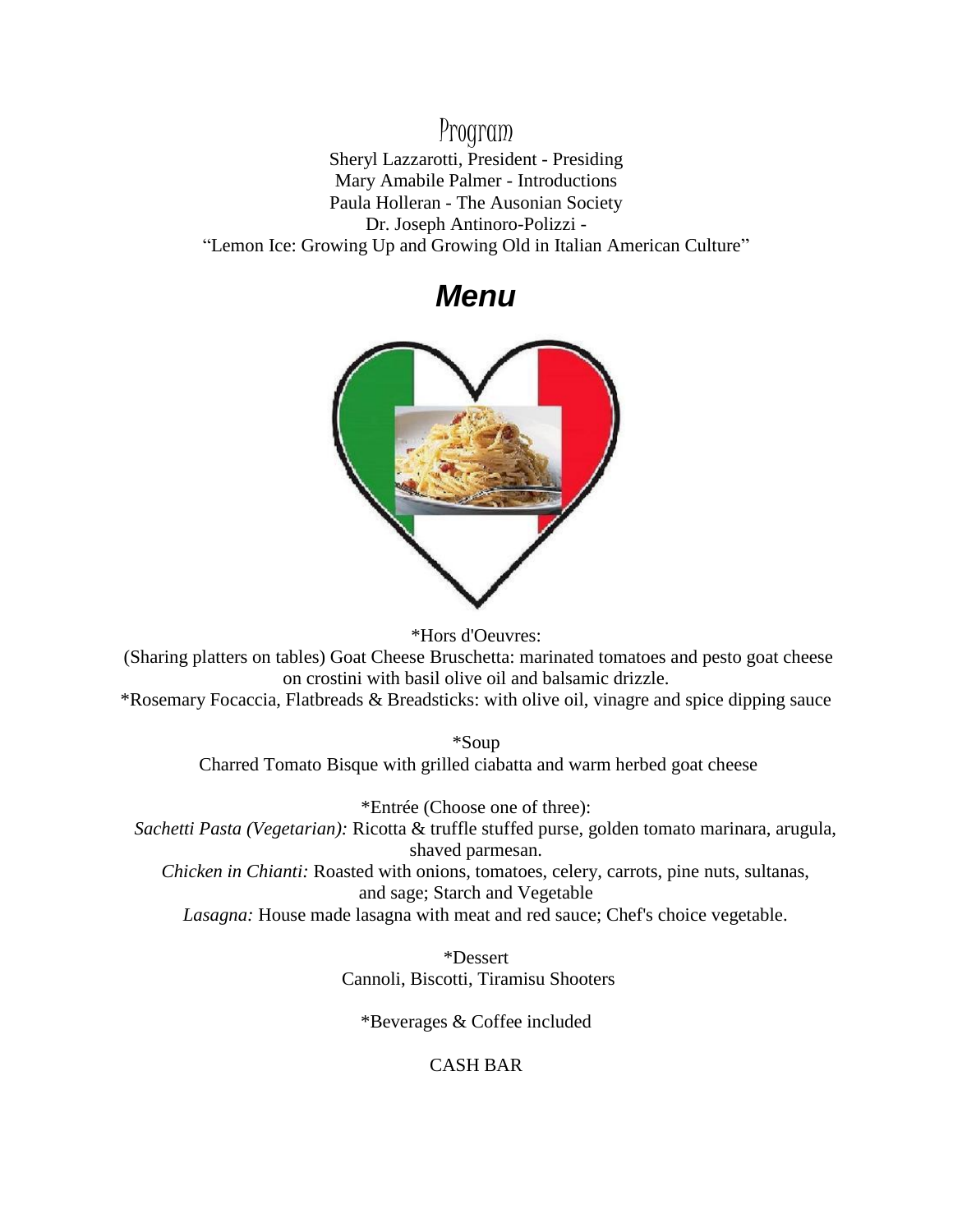# *ITALIAN CLASSES*



Because our Italian instructors retired from teaching, we needed to look for an alternative venue. The Italian American Club of Venice is welcoming our members to join their classes. Below is the schedule that the club provided to us.

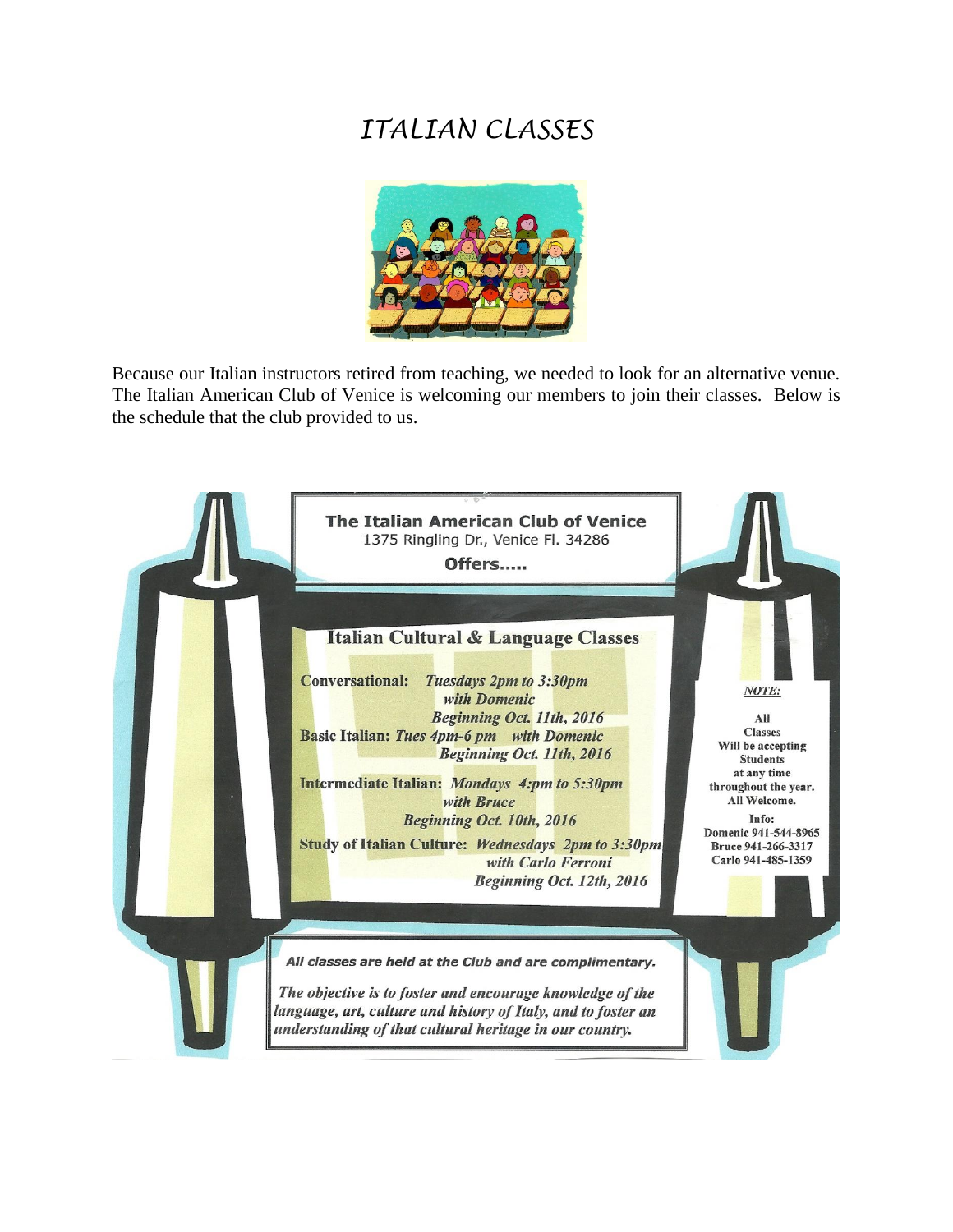## **MASS AND MEMORIAL SERVICE FOR ROBERT SPENCER**



On Friday, September 9, 2016, a memorial mass to celebrate the life of Robert Spencer was conducted at Our Lady of Mount Carmel Roman Catholic Church in Osprey. Robert, the long-time companion and friend of GCICS Board Member Connie Campisi, laid down his earthly burdens on August 25, 2016 when he passed away after a brief period in hospice. The service was a moving and emotional tribute to Robert and included a series of pastoral readings as well as beautiful and touching hymns including the stirring "On Eagles Wings" and the spirited concluding hymn "Soon and Very Soon." The officiating priest delivered a brief commemorative retrospective of

Robert's life emphasizing his kind, loving nature and friendliness as well as his sense of patriotism, obligation and duty, having served a stint as a U.S. Marine. At the end of the church service, a military tribute was paid to Robert and the American flag, which he honored with his service, was given to Connie for safe keeping and was subsequently sent to his family. A lovely and thoughtful collation, consisting of sandwiches, fruit and pastries, was held in honor of Robert's memory at Our Lady of Mount Carmel's Parish House. Our heartfelt sympathies go out to his family and to Connie Casmpisi who organized the tributary mass in his honor.

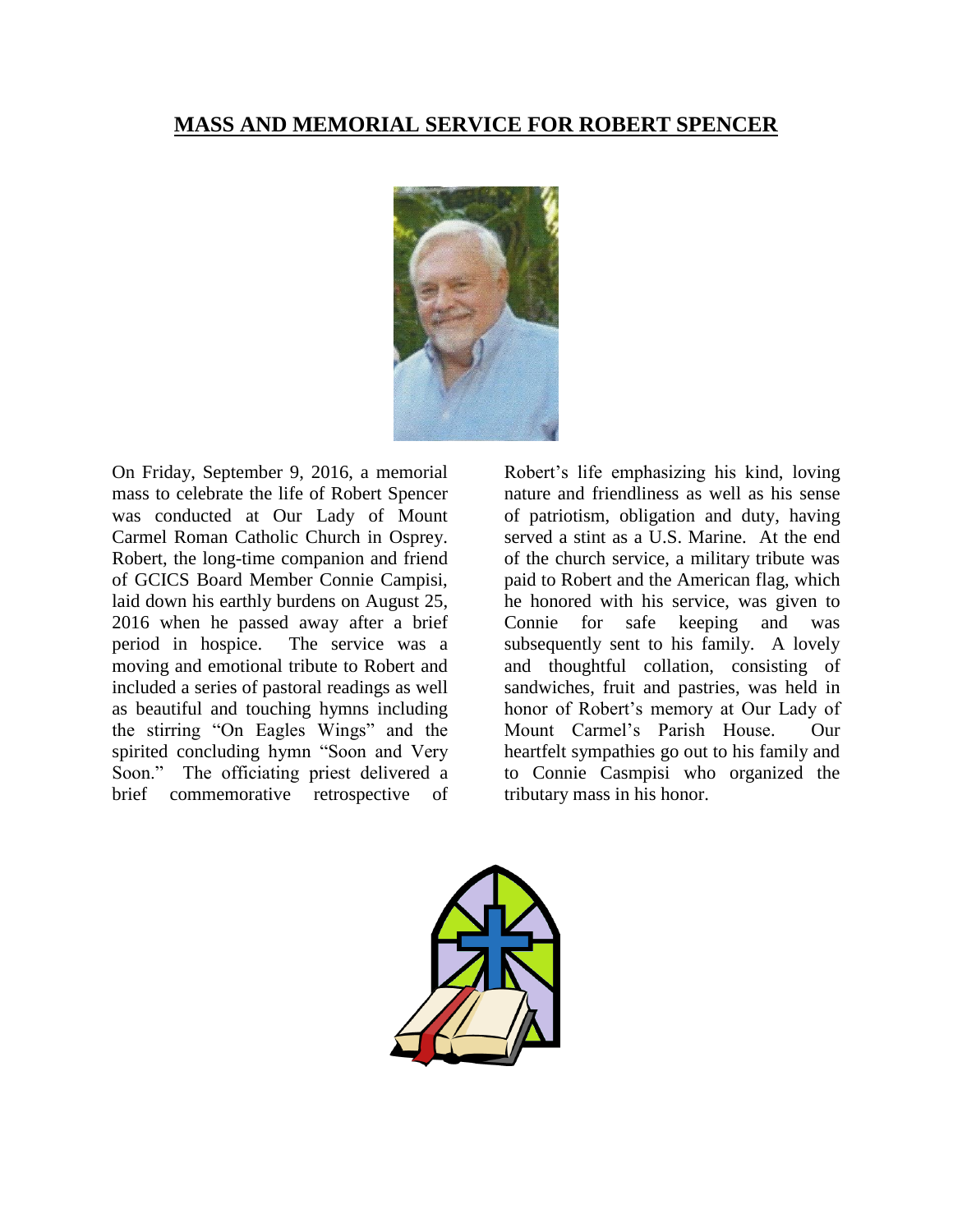### **BOCCE CORNER NEWS**

Our GCICS had refurbished a bocce court at the Bay Preserve near Spanish Point in Osprey. We meet informally each Sunday at approximately1:30, weather permitting, to play. Some stalwart members continued play over the summer thanks to Jerry Hall's maintenance. Please consider joining us. All are welcome and no experience is necessary! If you have any questions please call us at 908 507 3048.

Our relationship continues to grow with the Conservation Foundation [Bay Preserve] as we have volunteered again to teach bocce to the young people attending their Fall Family Festival on Nov. 5. It also gives our Club great exposure as over 1,000 people attend.

Tom Hurban



# NOVEMBER WELCOME BACK PICNIC

*Menu:* Tom Hurban will be grilling up the meats.

*What You Should Bring:* A dish to serve 6-8; and whatever you wish to drink. Also bring chairs and hats for the sunscreen. The type of dish you should bring will be according to the first letter of your last name. Here are the categories that we will follow:

| $A - E$ : Side dish |
|---------------------|
| $F - M$ : Appetizer |
| $N-T$ : Dessert     |

a donation at the picnic to help

| Title:                   | <b>Welcome Back Picnic</b>                                 |
|--------------------------|------------------------------------------------------------|
| Date/Time:               | Sunday Nov 6, 2016 1:00-5:00 pm                            |
| Location:                | Bocce Court at Spanish Point                               |
| <b>Point of Contact:</b> | Tom Hurban, 908-507-3048                                   |
| <b>Donation:</b>         | Please RSVP so that we know how much meat to order.        |
|                          | We are asking for folks to give a donation at the picnic t |
|                          | defray the cost of the meat and paper goods.               |